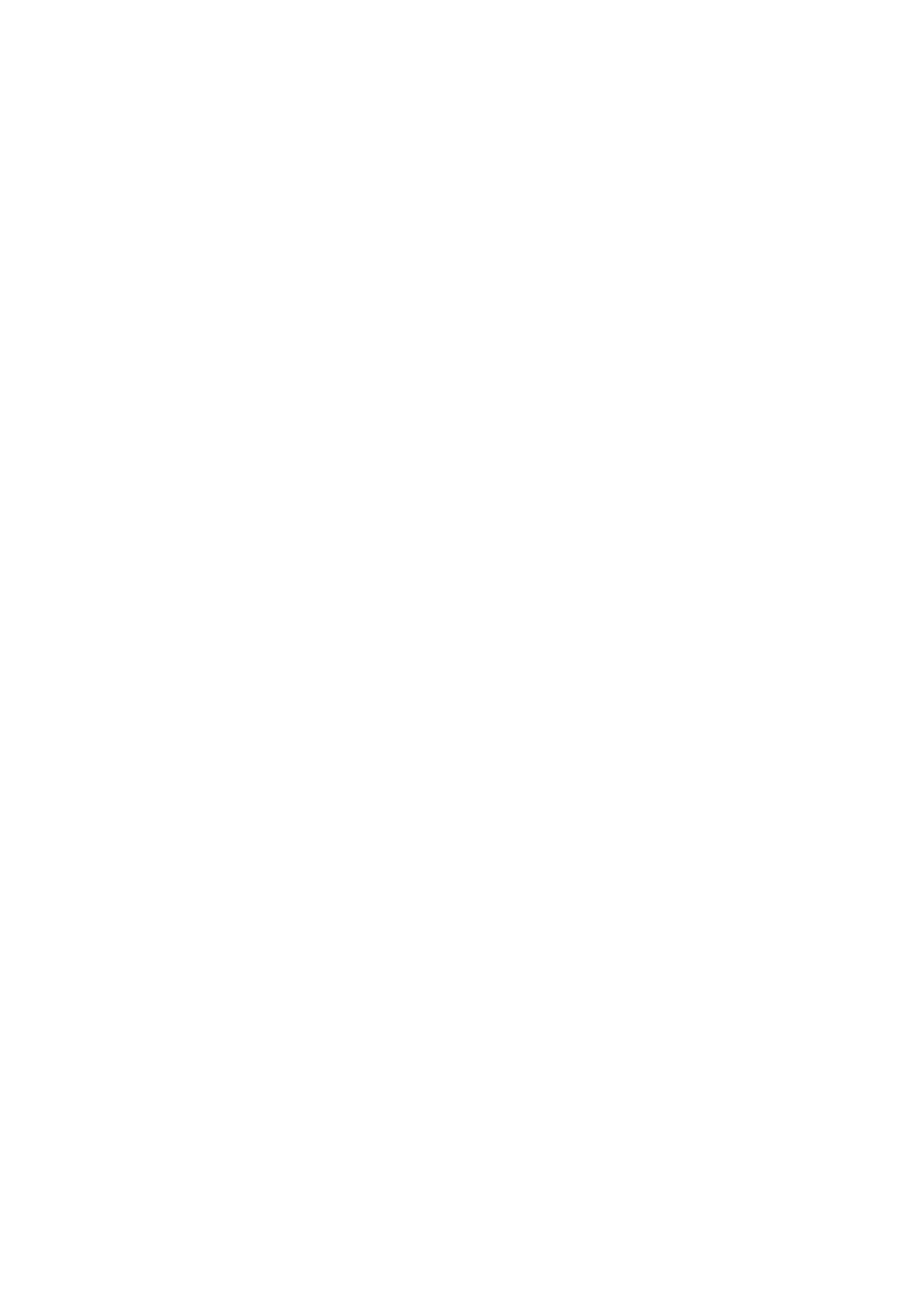IJCNLP 2011

## Proceedings of the 2nd Workshop on South and Southeast Asian Natural Language Processing (WSSANLP 2011)

Collocated event at the 5th International Joint Conference on Natural Language Processing

> November 8, 2011 Chiang Mai, Thailand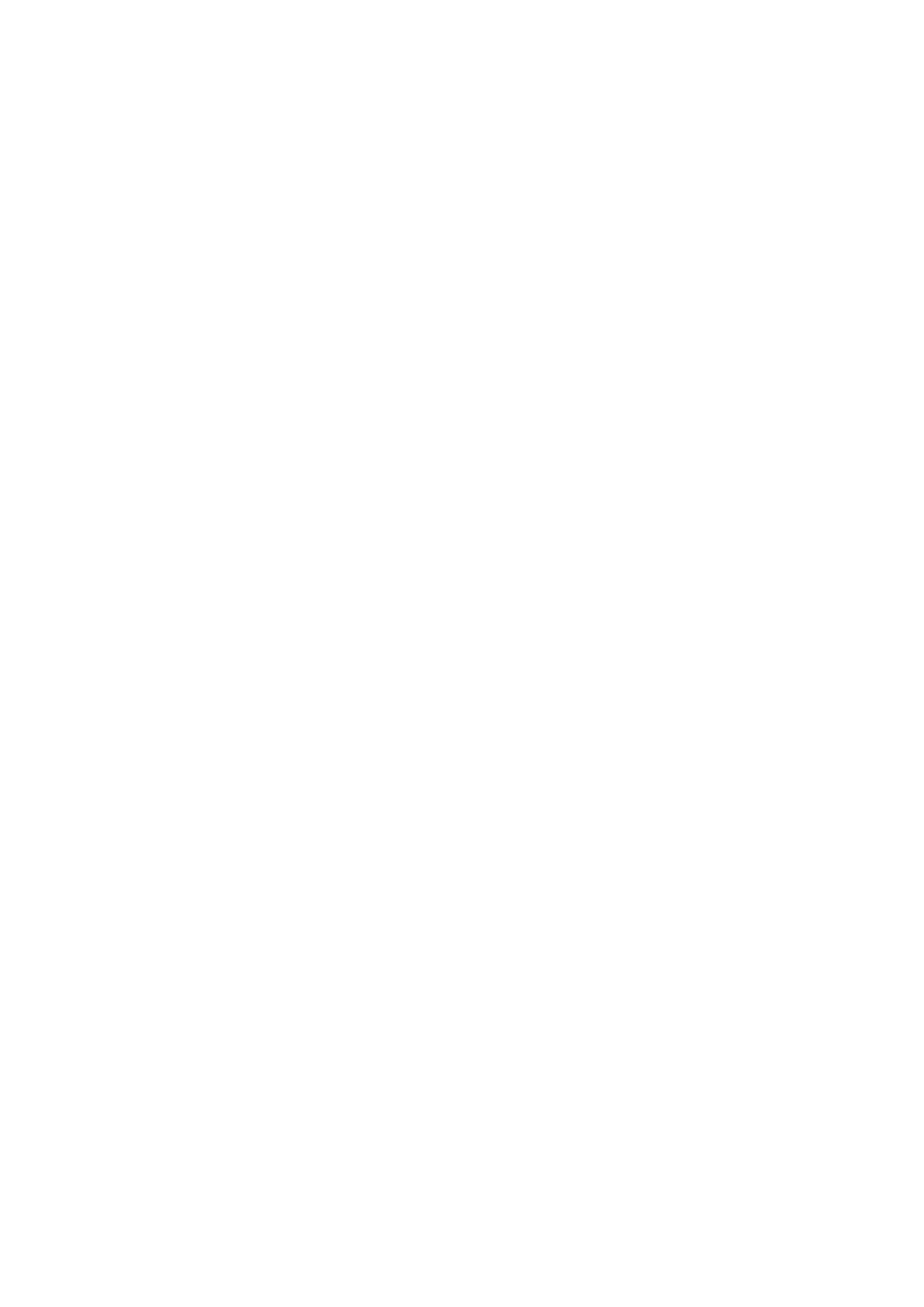## We wish to thank our sponsors

### **Gold Sponsors**









www.baidu.com



The Office of Naval Research (ONR)



The Asian Office of Aerospace Research and Development (AOARD)

Department of Systems Engineering and **Engineering Managment, The Chinese Uni**versity of Hong Kong

**Silver Sponsors** 



**Microsoft Corporation** 

**Bronze Sponsors** 



**Chinese and Oriental Languages Information Processing Society (COLIPS)** 

Supporter



**Thailand Convention and Exhibition Bureau (TCEB)**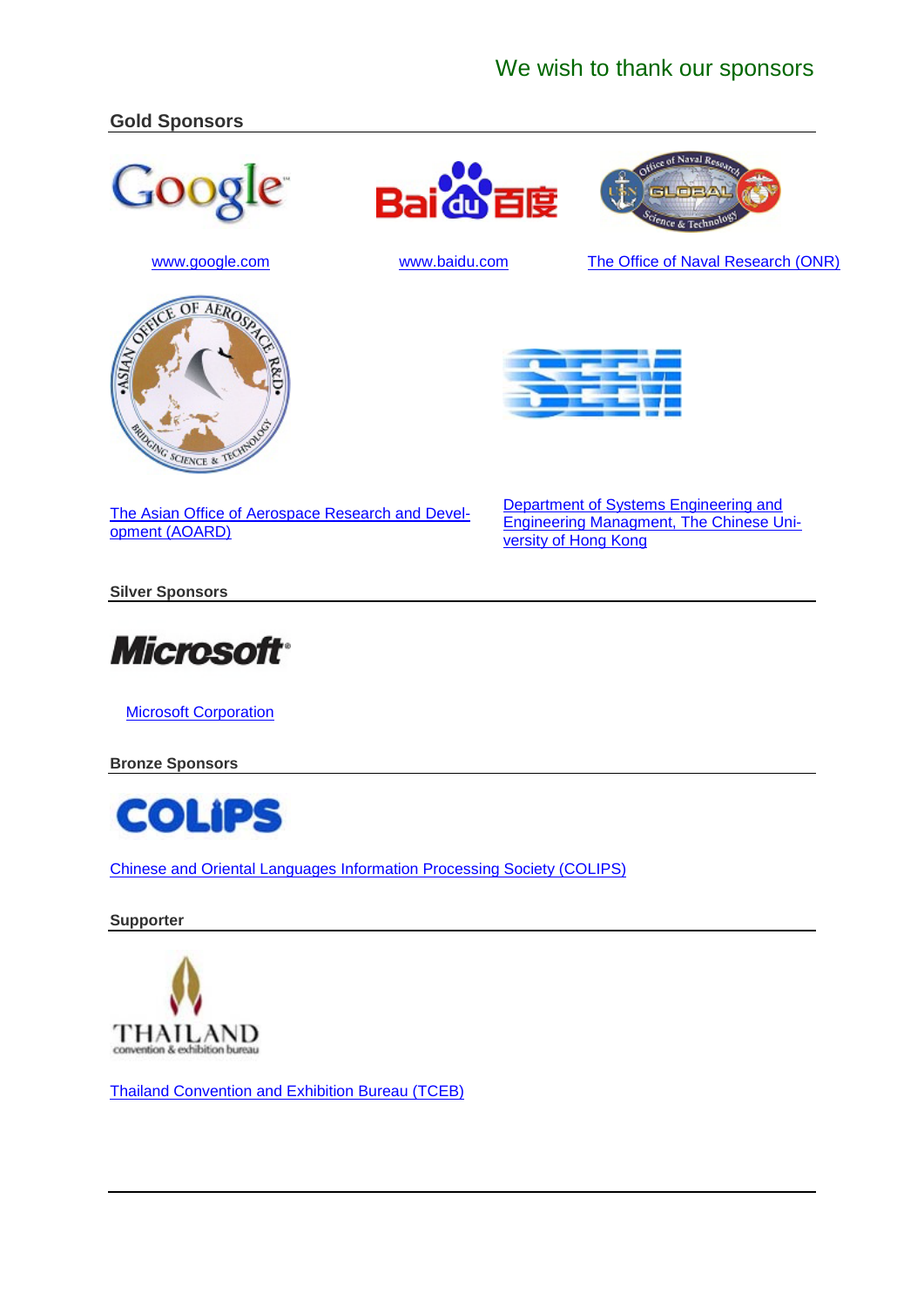#### **Organizers**



Asian Federation of Natural Language<br>Processing (AFNLP)



National Electronics and Computer Technology Center (NECTEC), Thailand



Sirindhorn International Institute of Technology (SIIT), Thailand

Rajamangala University of Technology Lanna (RMUTL), Thailand



**Maejo University, Thailand** 



Chiang Mai University (CMU), Thailand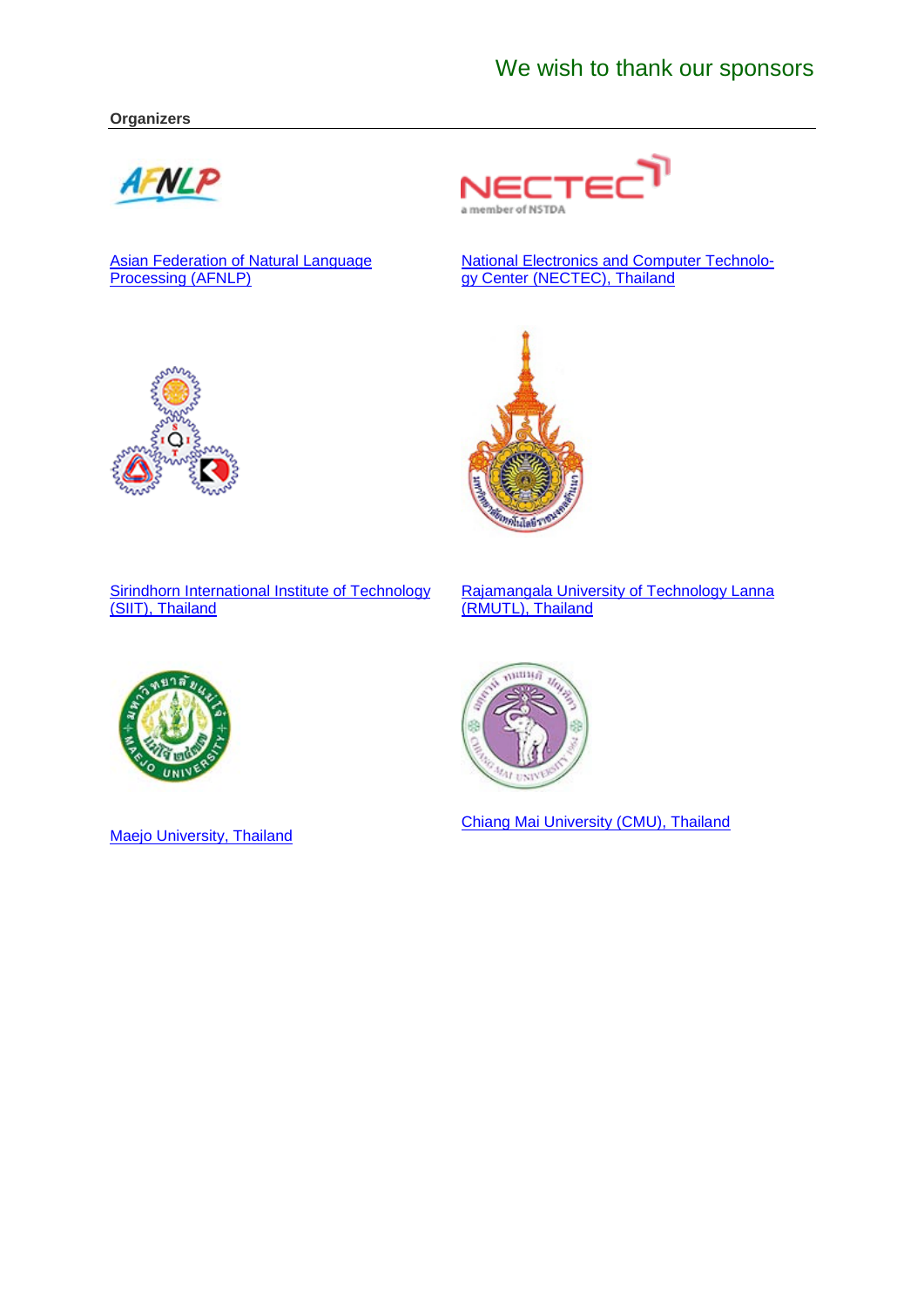©2011 Asian Federation of Natural Language Proceesing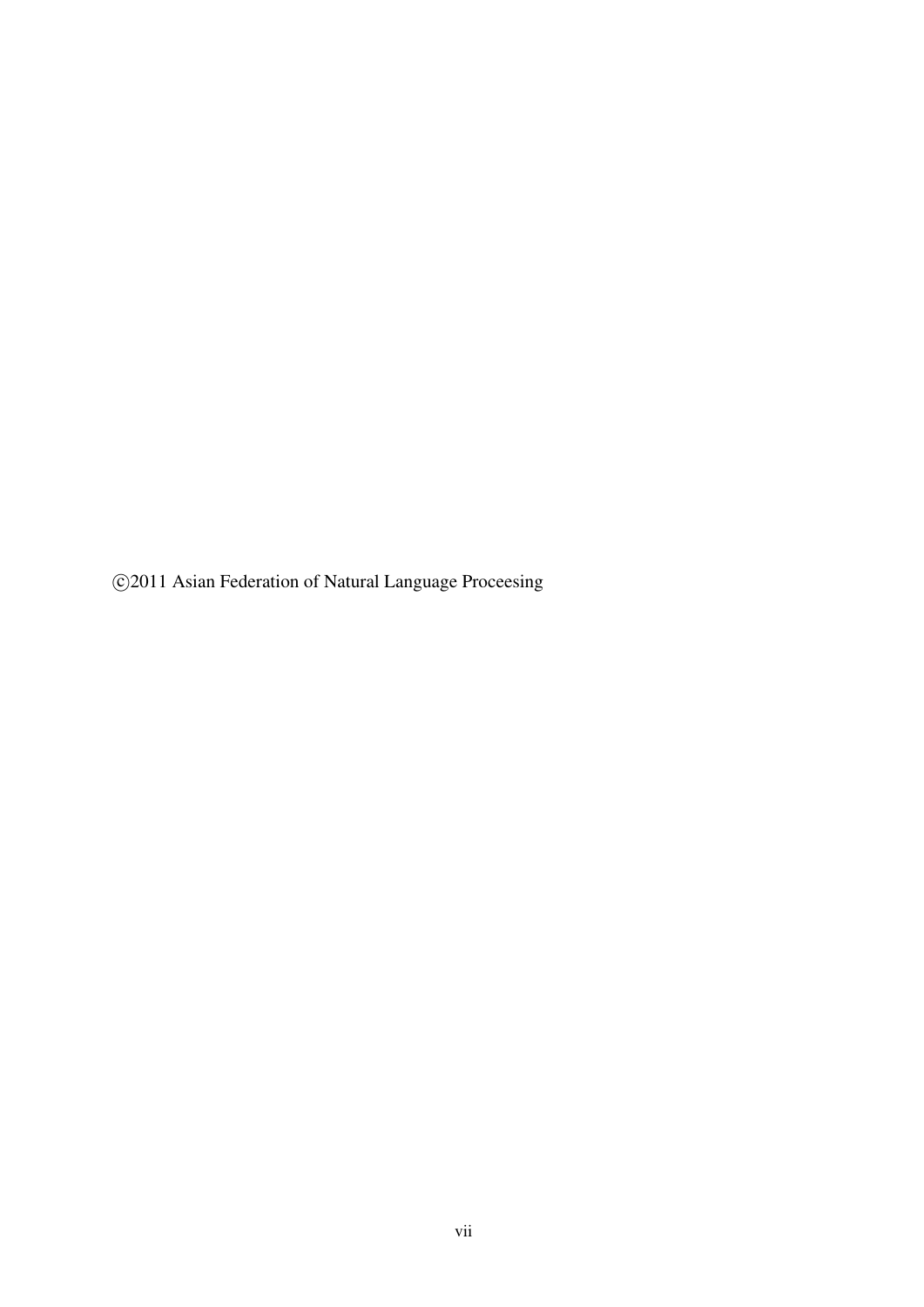## Preface

Welcome to the IJCNLP Workshop on South and Southeast Asian Natural Language Processing (WSSANLP). South Asia comprises of the countries, Afghanistan, Bangladesh, Bhutan, India, Maldives, Nepal, Pakistan and Sri Lanka. Southeast Asia, on the other hand, consists of Brunei, Burma, Cambodia, East Timor, Indonesia, Laos, Malaysia, Philippines, Singapore, Thailand and Vietnam.

This area is the home to thousands of languages that belong to different language families like Indo-Aryan, Indo-Iranian, Dravidian, Sino-Tibetan, Austro-Asiatic, Kradai, Hmong-Mien, etc. In terms of population, South Asian and Southeast Asia represent 35 percent of the total population of the world which means as much as 2.5 billion speakers. Some of the languages of these regions have a large number of native speakers: Hindi (5th largest according to number of its native speakers), Bengali (6th), Punjabi (12th), Tamil(18th), Urdu (20th), etc.

As internet and electronic devices including PCs and hand held devices including mobile phones have spread far and wide in the region, it has become imperative to develop language technology for these languages. It is important for economic development as well as for social and individual progress.

A characteristic of these languages is that they are under-resourced. The words of these languages show rich variations in morphology. Moreover they are often heavily agglutinated and synthetic, making segmentation an important issue. The intellectual motivation for this workshop comes from the need to explore ways of harnessing the morphology of these languages for higher level processing. The task of morphology, however, in South and Southeast Asian Languages is intimately linked with segmentation for these languages.

The goal of WSSANLP is:

• Providing a platform to linguistic and NLP communities for sharing and discussing ideas and work on South and Southeast Asian languages and combining efforts.

• Development of useful and high quality computational resources for under resourced South and Southeast Asian languages.

We are delighted to present to you this volume of proceedings of 2nd Workshop on South and Southeast Asian NLP. We have received 15 long and short submissions. On the basis of our review process, we have competitively selected 9 papers.

We look forward to an invigorating workshop.

Rajeev Sangal (Chair WSSANLP), IIIT Hyderabad, India

M.G. Abbas Malik (Chair of Organizing Committee WSSANLP), Faculty of Computing and Information Technology (North Branch), King Abdulaziz University, Saudi Arabia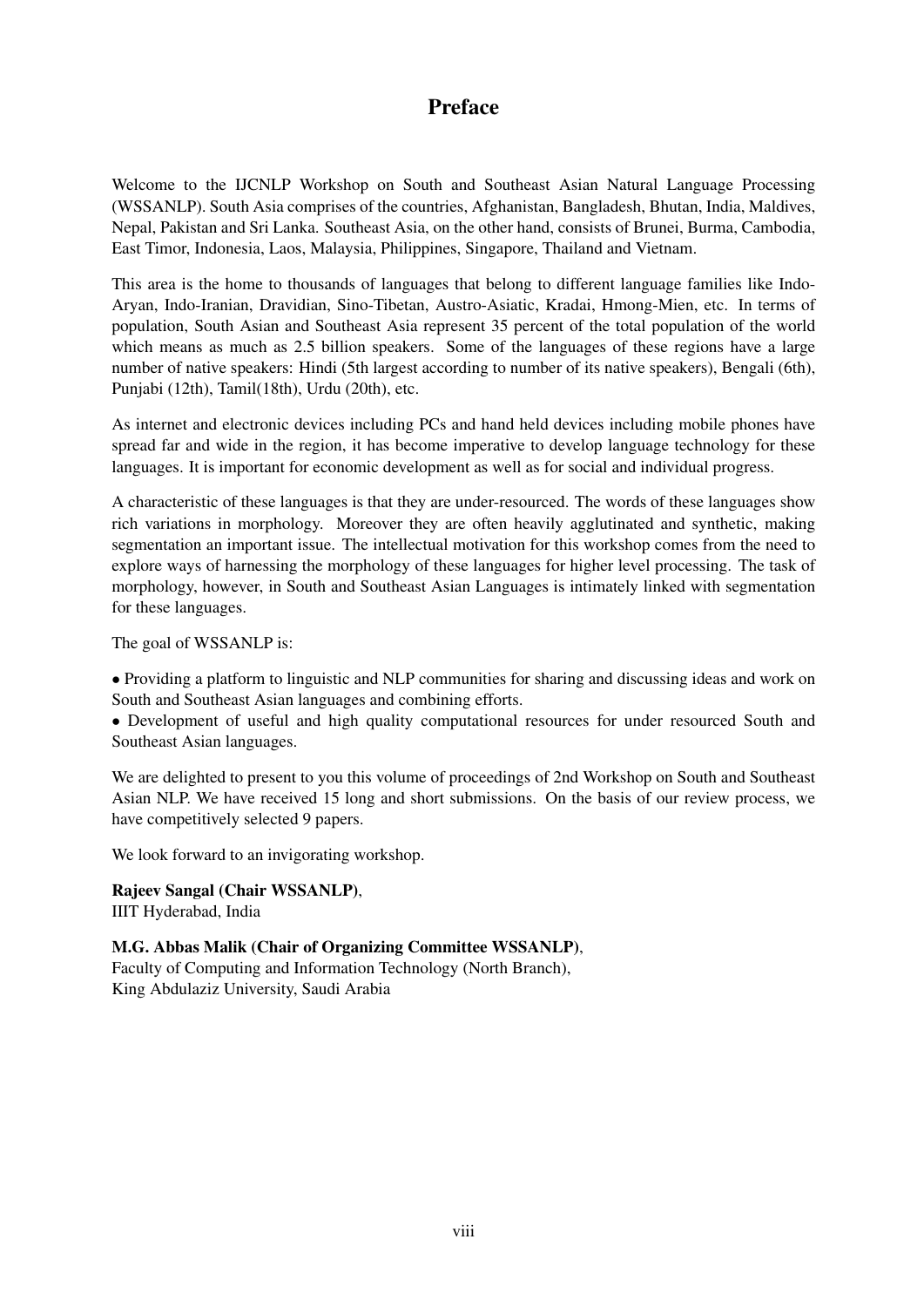## 2nd Workshop on South and Southeast Asian Natural Language processing

#### Workshop Chair:

Rajeev Sangal, IIIT Hyderabad, India

#### Workshop Organization Co-chair:

M. G. Abbas Malik, Faculty of Computing and Information Technology (North Branch), King Abdulaziz University, Saudi Arabia

#### Invited Speaker:

Pushpak Bhattacharyya, IIT Bombay, India

#### Organizers:

Aasim Ali, Punjab University College of Information Technology, University of the Punjab, Pakistan Amitava Das, Jadavpur Univeristy, India Fahad Iqbal Khan, COMSATS IIT Lahore, Pakistan M. G. Abbas Malik, King Abdulaziz University, Saudi Arabia Smriti Singh, Indian Institute of Technology Bombay (IITB), India

#### Program Committee:

Sivaji Bandyopadhyay, Jadavpur University, India Vincent Berment, GETALP-LIG / INALCO, France Laurent Besacier, GETALP-LIG, Université de Grenoble, France Pushpak Bhattacharyya, IIT Bombay, India Hervé Blanchon, GETALP-LIG, Université de Grenoble, France Christian Boitet, GETALP-LIG, Universite de Grenoble, France ´ Miriam Butt, University of Konstanz, Germany Nicola Cancedda, Xerox Research Center Europe (XRCE), France Eric Castelli, International Research Center MICA, Vietnam Laurence Danlos, University of Paris 7, France Georges Fafiotte, GETALP-LIG, Université de Grenoble, France Zulfiqar HabibCOMSATS Institute of Information Technology, Pakistan Sarmad Hussain, Al-Khawarizmi Institute of Computer Science, University of Engineering and Technology, Pakistan Aravind K. Joshi, University of Pennsylvania, USA Abid Khan, University of Peshawar, Pakistan Krit KOSAWAT, Human Language Technology Laboratory (HLT) National Electronics and Computer Technology Center (NECTEC), Thailand Bal Krishna Bal, University of Kathmandu, Nepal A. Kumaran, Microsoft Research, India Gurpreet Singh Lehal, Punjabi University Patiala, India Haizhou Li, Institute for Infocomm Research, Singapore M. G. Abbas Malik, King Abdulaziz University, Saudi Arabia Bali Ranaivo-Malançon, Multimedia University, Malaysia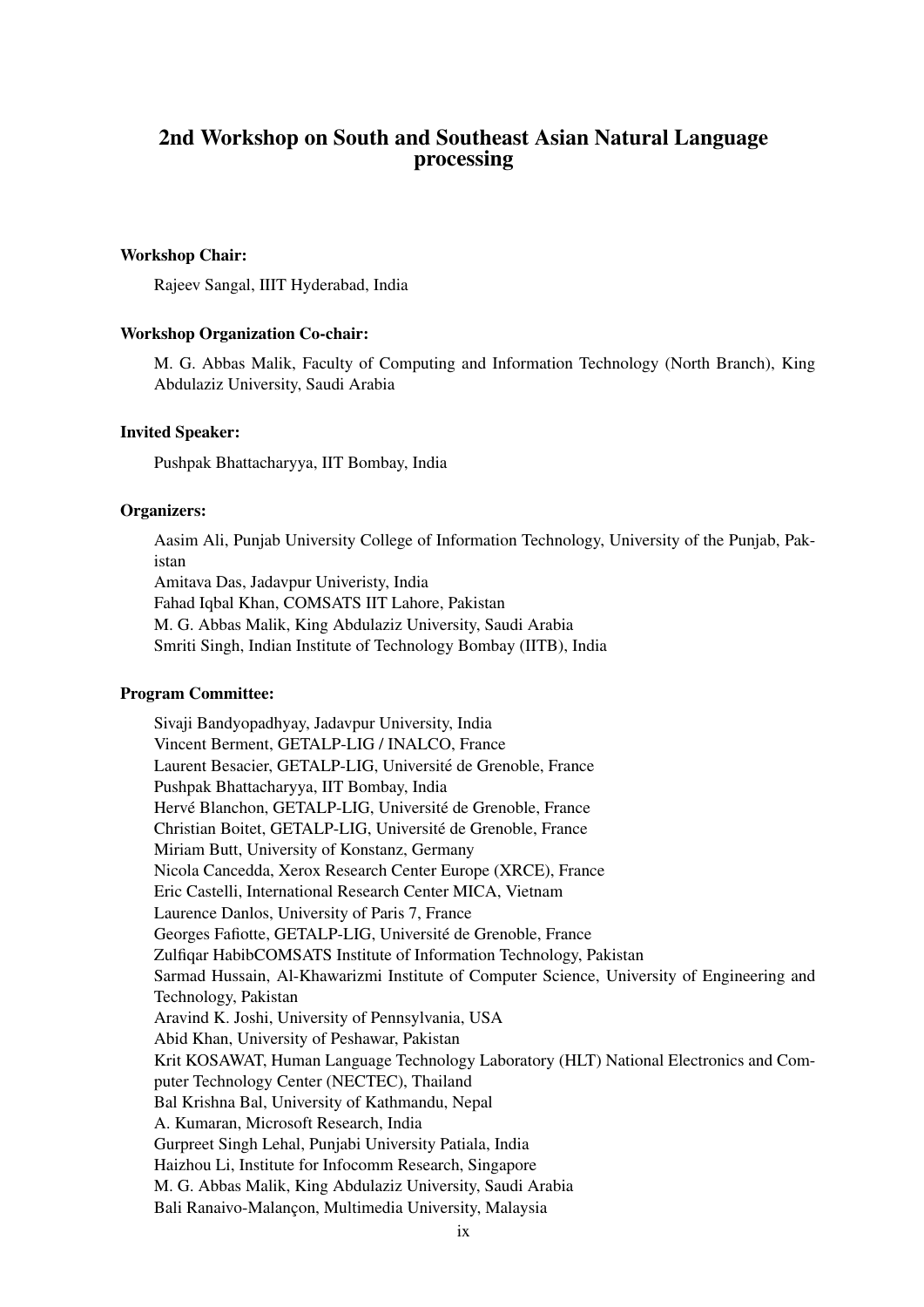Hammam Riza, Agency for the Assessment and Application of Technology (BPPT), Indonesia Rajeev Sangal, IIIT Hyderabad, India L. Sobha, AU-KBC Research Centre, Chennai, India

Ruvan Weerasinghe, University of Colombo School of Computing, Sri Lanka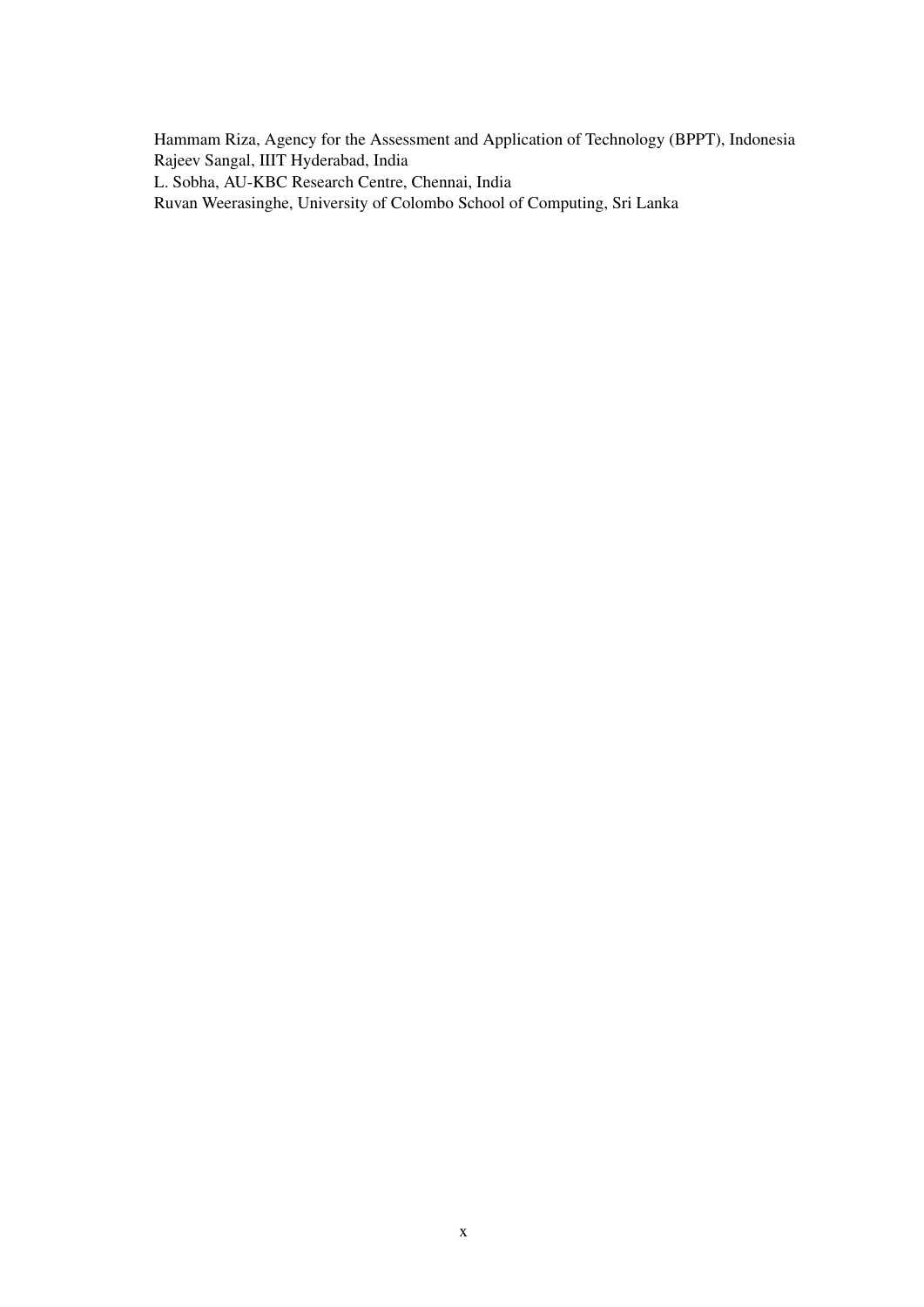## Table of Contents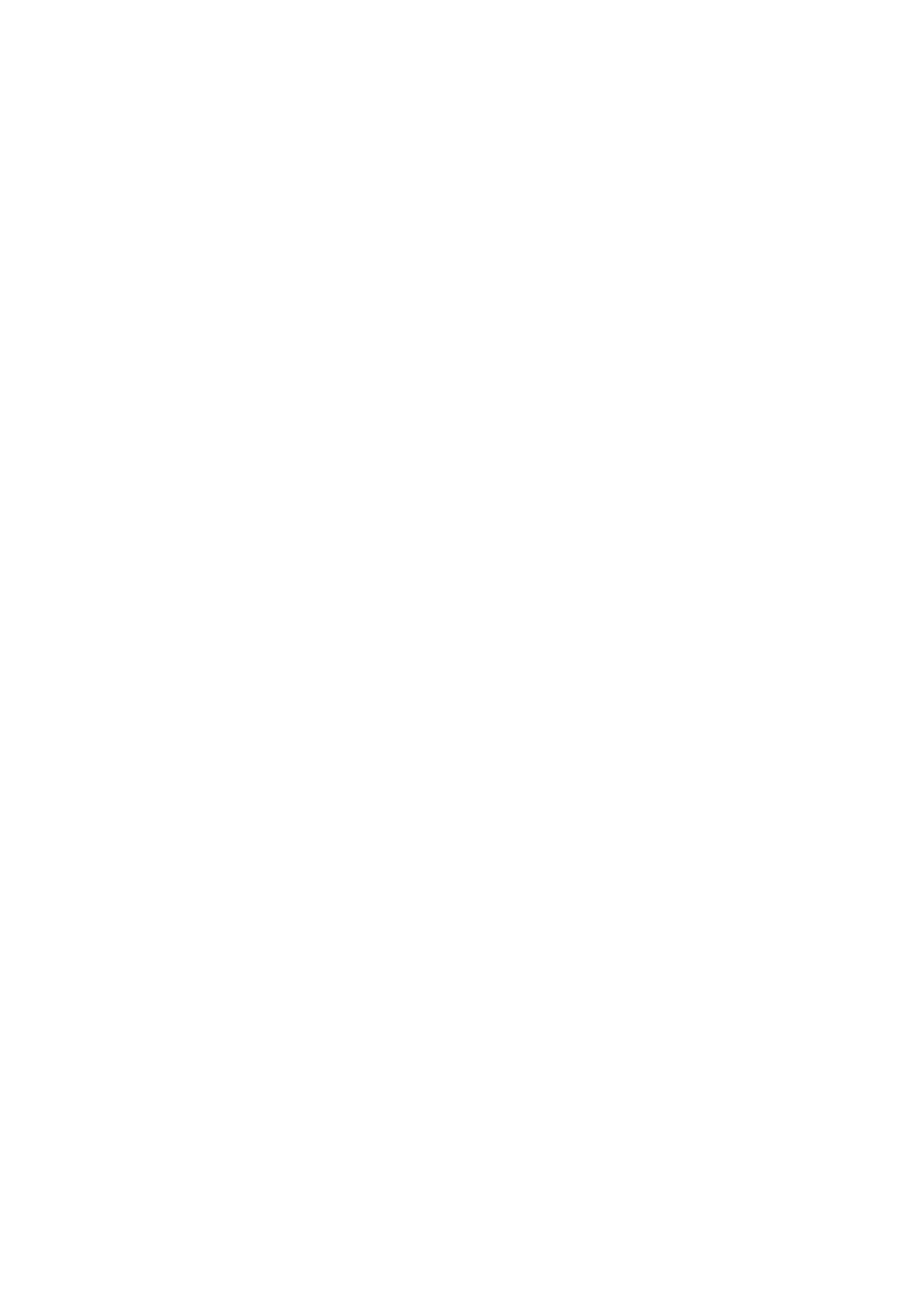## Program the 2nd Workshop on South and Southeast Asian Natural Language Processing

## Tuesday, November 8, 2011

| $8:30 - 8:45$   | <b>Opening Remarks</b>                                                                                                                                             |
|-----------------|--------------------------------------------------------------------------------------------------------------------------------------------------------------------|
| $8:45 - 10:00$  | Invited Talk by Pushpak Bhattacharyya                                                                                                                              |
| $10:00 - 10:30$ | <b>Break</b>                                                                                                                                                       |
|                 | <b>WSSANLP Session I</b>                                                                                                                                           |
| $10:30 - 11:00$ | Hybrid Inflectional Stemmer and Rule-based Derivational Stemmer for Gujarati<br>Kartik Suba, Dipti Jiandani and Pushpak Bhattacharyya                              |
| $11:00 - 11:30$ | Improving Persian-English Statistical Machine Translation: Experiments in Domain<br><b>Adaptation</b><br>Mahsa Mohaghegh, Abdolhossein Sarrafzadeh and Tom Moir    |
| 11:30-12:00     | Thai Word Segmentation Verification Tool<br>Supon Klaithin, Kanyanut Kriengket, Sitthaa Phaholphinyo and Krit Kosawat                                              |
| $12:00 - 12:30$ | The Semi-Automatic Construction of Part-Of-Speech Taggers for Specific Lan-<br>guages by Statistical Methods<br>Tomohiro YAMASAKI, Hiromi WAKAKI and Masaru SUZUKI |
| $12:30 - 14:00$ | Lunch Break                                                                                                                                                        |
|                 | <b>WSSANLP Session II</b>                                                                                                                                          |
| $14:00 - 14:30$ | Towards a Malay Derivational Lexicon: Learning Affixes Using Expectation Maxi-<br>mization<br>Suriani Sulaiman, Michael Gasser and Sandra Kuebler                  |
| $14:30 - 15:00$ | Punjabi Language Stemmer for nouns and proper names<br>Vishal Gupta and Gurpreet Singh Lehal                                                                       |
| $15:00 - 15:30$ | Challenges in Urdu Text Tokenization and Sentence Boundary Disambiguation<br>Zobia Rehman, Waqas Anwar and Usama Ijaz Bajwa                                        |
| $15:30 - 16:00$ | <b>Break</b>                                                                                                                                                       |